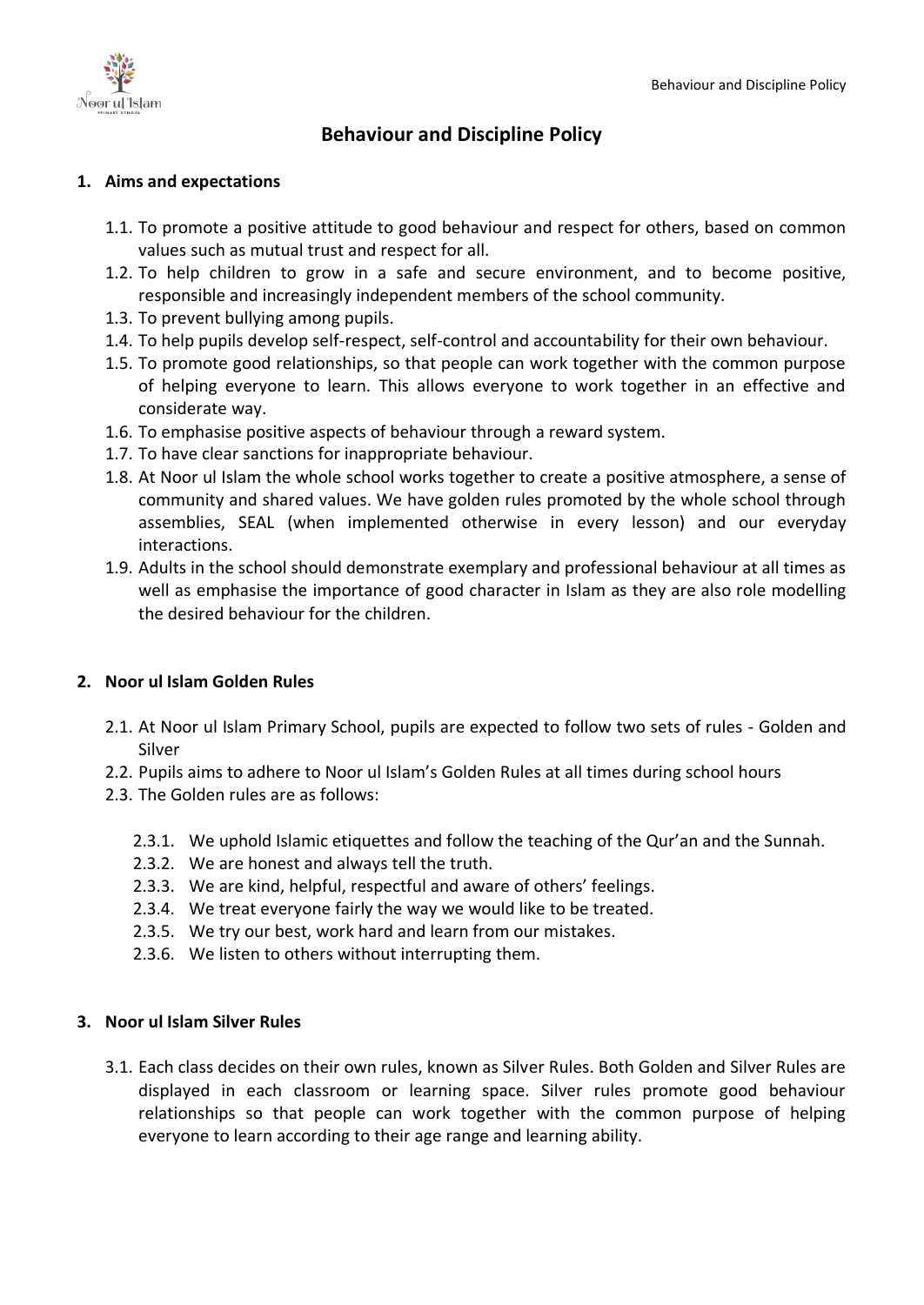

# **4. Rewards**

- 4.1. At Noor ul Islam Primary School we aim to reward and praise children for their good behaviour, efforts and achievements. This happens in a variety of ways such as:
	- 4.1.1. Verbal praise
	- 4.1.2. General stickers and stamps
	- 4.1.3. Showcasing work celebrate pupils work through class assemblies, display boards and informing parents via email/ Friday assemblies/ and newsletters.
	- 4.1.4. Prefects will be selected from amongst pupils in year six only.
	- 4.1.5. Classes have an opportunity to lead an achievement assembly where they are able to show examples of their best work.
	- 4.1.6. Children are awarded with golden time on Fridays for both KS1 & KS2.
	- 4.1.7. Every week a child is nominated from each class and presented with a 'star of the week' certificate in the school assembly.
	- 4.1.8. Stars/stickers are distributed to children either for consistent good work or behaviour, or to acknowledge outstanding effort or acts of kindness in school.
	- 4.1.9. The 'Class Dojo' point System is used to motivate children by providing positive feedback instantly, help children see and reflect on their progress with simple reports and charts.
	- 4.1.10. Table points, marbles, daily or weekly treats are some other rewards used by class teachers.
	- 4.1.11. Lunch time assistants are encouraged to reward children for good behaviour and following school golden rules including any additional obedience to instructions for the wellbeing of children.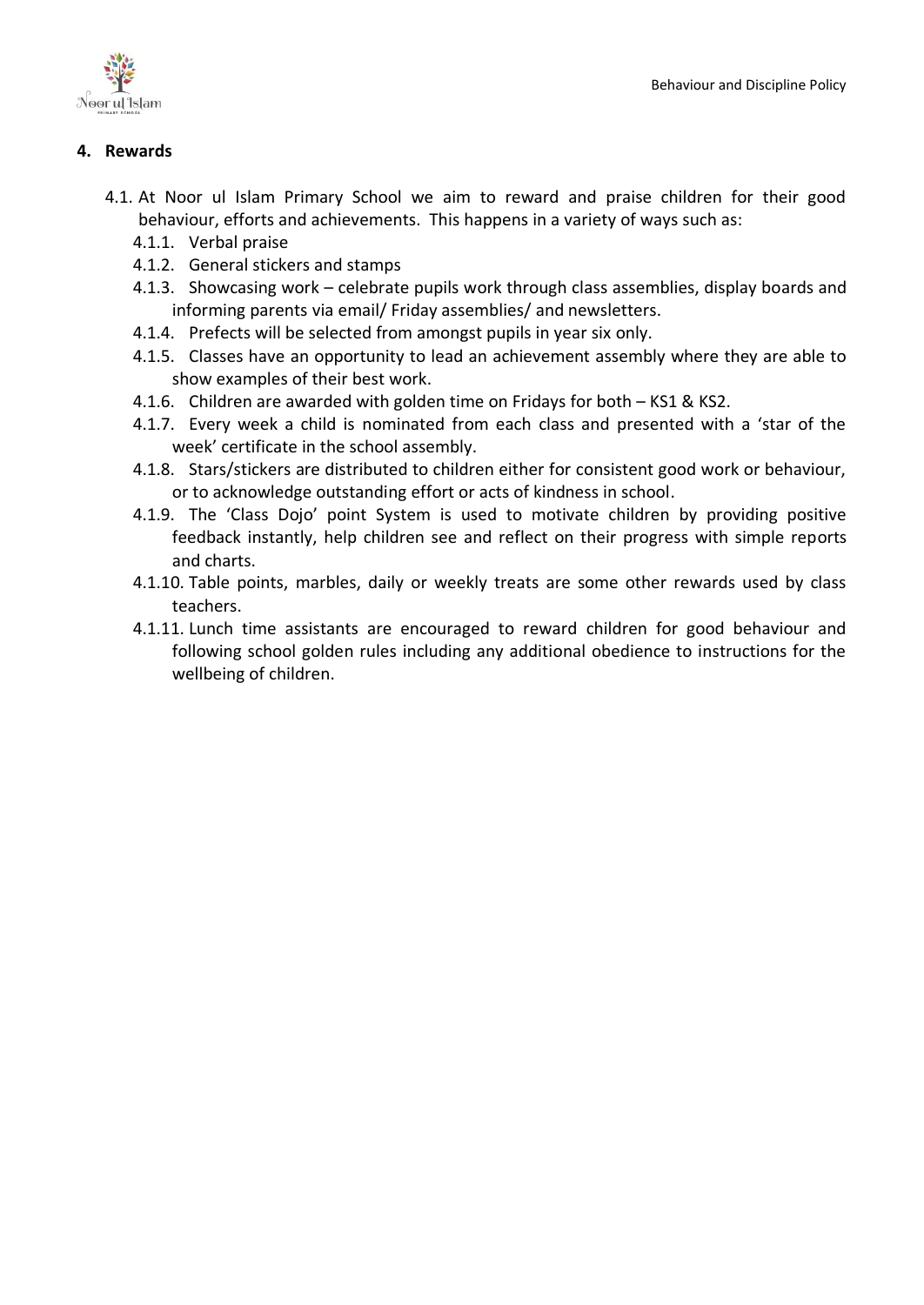

# **5. Levels of behaviour**

| Superstar!                                   | Good to go!                                  | Stage 1                               | Stage 2                                                                     | Stage 3                                               |
|----------------------------------------------|----------------------------------------------|---------------------------------------|-----------------------------------------------------------------------------|-------------------------------------------------------|
| <b>Trying our best!</b>                      | <b>Following class</b><br>rules and routines | Talking over others                   | <b>Teasing other</b><br>children                                            | <b>Physically harming</b><br>someone<br>intentionally |
| <b>Helping/taking</b><br>care of others      | <b>Following Golden</b><br><b>Rules</b>      | <b>Calling out</b>                    | Talking back at the<br>teacher                                              | <b>Throwing</b><br>something at<br>someone            |
| Extraordinary<br><b>Effort</b>               | <b>Taking Turns</b>                          | <b>Distracting others</b>             | <b>Damaging school</b><br>property                                          | Verbally<br>threatening                               |
| Thoughtfulness                               | <b>Being Kind</b>                            | <b>Rocking</b>                        | Being rude to<br>other children                                             | <b>Blackmail and</b><br>bullying                      |
| Not giving up                                | <b>Listen to Others</b>                      | Leaving seat<br>without<br>permission | Consistently<br>disrupting lessons                                          | Defiance to or<br>disrespecting staff                 |
| Solve/prevent<br>problems from<br>escalating | <b>Good Manners</b>                          | <b>Running indoors</b>                | Play fights including<br>any unintentional<br>harm                          | Swearing/Use of<br>Inappropriate<br>Language          |
|                                              | Patience                                     | Snatching                             | <b>All Physical</b><br>contacts such a<br>tapping, hitting,<br>slapping etc | Telling a lie                                         |
|                                              |                                              | <b>Not Trying our</b><br><b>Best</b>  |                                                                             | Vandalising                                           |
|                                              |                                              | <b>Disruption to</b><br>learning      |                                                                             | <b>Stealing</b>                                       |
|                                              |                                              |                                       |                                                                             | <b>Name calling</b>                                   |
|                                              |                                              |                                       |                                                                             | Racism/<br>Islamophobia                               |
|                                              |                                              |                                       |                                                                             | <b>Bullying</b>                                       |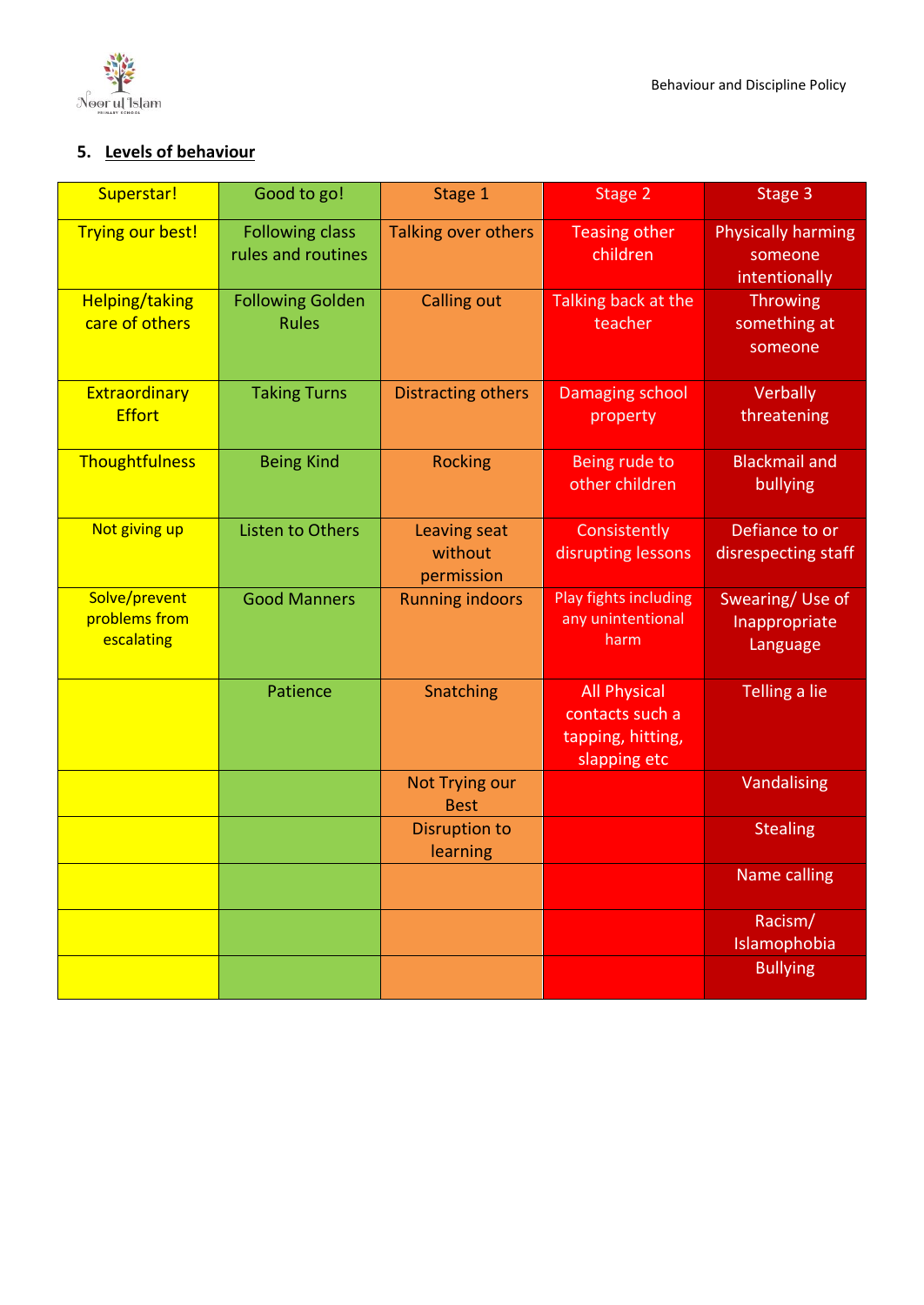

| Levels of Behaviour | <b>Rewards and Sanctions</b>                                                                                                                                                                                                                                                                                                                                                                                                                         |  |
|---------------------|------------------------------------------------------------------------------------------------------------------------------------------------------------------------------------------------------------------------------------------------------------------------------------------------------------------------------------------------------------------------------------------------------------------------------------------------------|--|
| Superstar!          | Mention the reason for being a superstar and awarded a<br>$\bullet$<br>certificate as well as superstar badge.                                                                                                                                                                                                                                                                                                                                       |  |
| Good to Go!         | Rewards awarded by the class teacher $-$ based on the<br>$\bullet$<br>school policy and own discretion.                                                                                                                                                                                                                                                                                                                                              |  |
| Stage 1             | Look<br>$\bullet$<br><b>Verbal warnings</b><br>$\bullet$<br><b>Opportunities to redeem</b><br>$\bullet$<br>Miss half of morning or afternoon break<br>$\bullet$                                                                                                                                                                                                                                                                                      |  |
| <b>Stage 2</b>      | Miss full morning or afternoon break<br>$\bullet$<br>After school detention (3:50-4:00)<br>$\bullet$<br><b>Complete Pupil Reflection Form</b><br>$\bullet$                                                                                                                                                                                                                                                                                           |  |
| Stage 3             | <b>Complete Pupil Reflection Form</b><br>$\bullet$<br>Reflection time outside the Headteacher's office<br>$\bullet$<br>Referral to behaviour coordinator<br>$\bullet$<br>Referral to anti-bullying officer<br>$\bullet$<br>Parents to be informed<br>$\bullet$<br>Withdrawn from school visits, clubs and events not<br>$\bullet$<br>essential to the curriculum.<br>Exclusion - including internal, half or full day and<br>$\bullet$<br>permanent. |  |

#### **6. Sanctions**

- 6.1. Fixed-term and permanent exclusions
	- 6.1.1. Only the Head teacher (or the acting Head teacher) has the power to exclude a pupil from school. The Head teacher may exclude a pupil for one or more fixed periods. The Head teacher may also exclude a pupil permanently. It is also possible for the Head teacher to convert a fixed-term exclusion into a permanent exclusion, if the circumstances warrant this.
	- 6.1.2. The school will investigate any incident of misbehaviour to establish the facts and come to a judgement of the most likely course of events.
	- 6.1.3. If the Head teacher excludes a pupil, s/he informs the parents immediately, giving reasons for the exclusion. At the same time, the Head teacher makes it clear to the parents that they can, if they wish, appeal against the decision to the governing body through the school's complaints policy.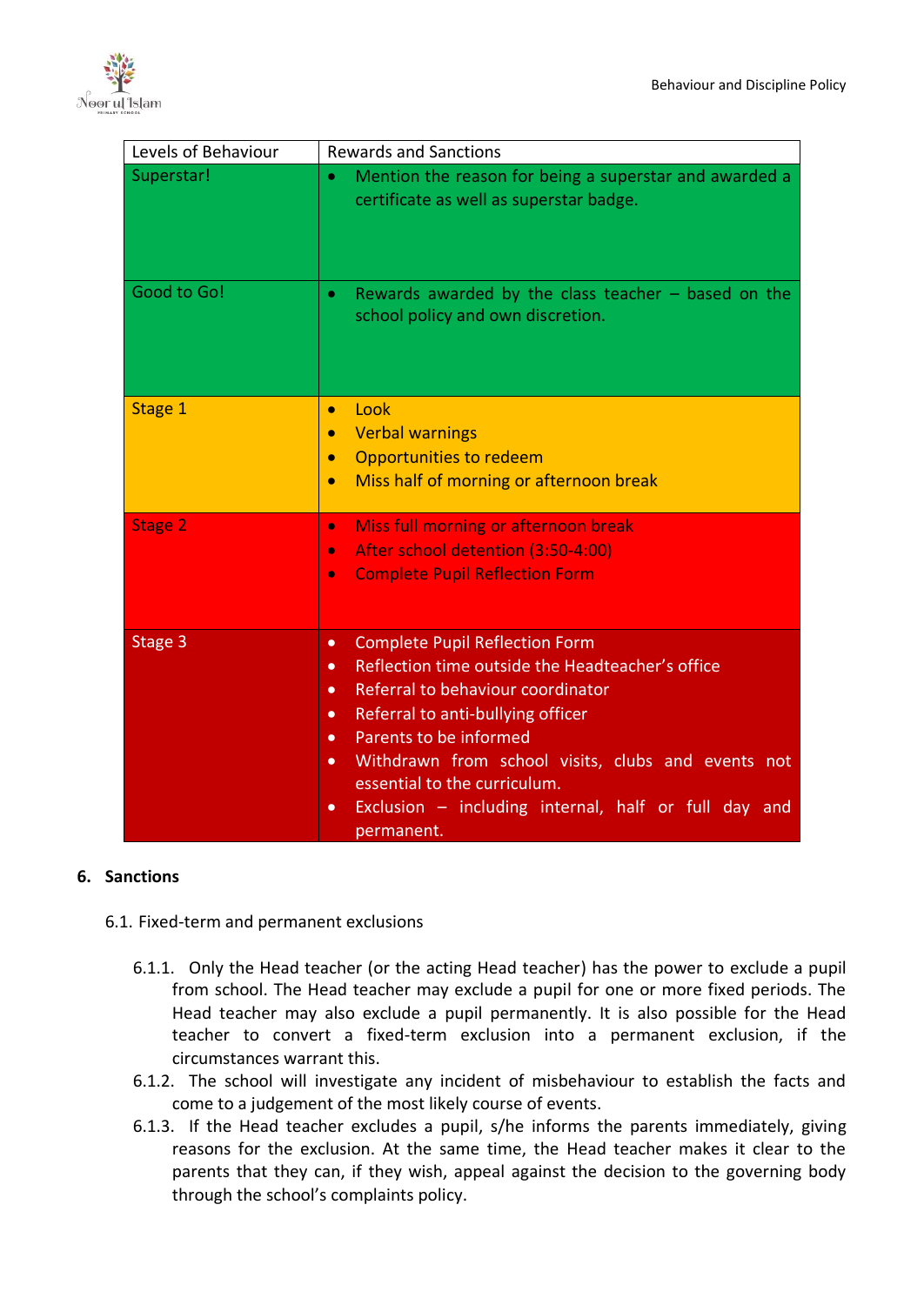

- 6.1.4. The Head teacher informs the governing body about any permanent exclusion, and about any fixed-term exclusions beyond five days in any one term.
- 6.1.5. The governing body itself cannot either exclude a pupil or extend the exclusion period made by the Head teacher.
- 6.1.6. The governing body considers any exclusion appeals made to it.
- 6.1.7. When the governing body or its appeals panel (if formed) meets to consider an exclusion, they consider the circumstances in which the pupil was excluded, consider any representation by parents and consider whether the pupil should be reinstated.
- 6.1.8. If the governors or their appeals panel decides that a pupil should be reinstated, the Head teacher must comply with this ruling.

# **7. The role of the class teacher**

- 7.1. It is the responsibility of each class teacher to ensure that the Golden rules and Silver rules are enforced in their class, and that their class behaves in a responsible manner during lesson time.
- 7.2. The class teachers in our school have high expectations of the children in terms of behaviour, and they strive to ensure that all children work hard in all their lessons.
- 7.3. The class teacher should treat each child fairly and enforce the classroom rules consistently. The teacher treats all children in their class with respect and understanding.
- 7.4. If a child misbehaves repeatedly in class, the class teacher has the option of keeping a personal record of all such incidents in the classroom behaviour log or Tasc Cura – which is a pupil data management system. The class teacher deals with incidents him/herself in the normal manner using the rewards and sanctions recommended by this policy.
- 7.5. The class teacher reports to parents about the progress of each child in their class, in line with the whole–school policy. The class teacher may also contact a parent if there are concerns about the behaviour or welfare of a child.

#### **8. The role of the Headteacher/ Coordinator**

- 8.1. It is the responsibility of the Head teacher/ Behaviour Coordinator, under the School Standards and Framework Act 1998, to implement the school behaviour policy consistently throughout the school, and to report to governors, when requested, on the effectiveness of the policy. It is also the responsibility of the Head teacher to ensure the health, safety and welfare of all children in the school.
- 8.2. The Headteacher/ Behaviour Coordinator supports the staff by implementing the policy, by setting the standards of behaviour, and by supporting staff in the implementation of the policy.
- 8.3. The Headteacher/ Behaviour Coordinator keeps records of all reported serious incidents of misbehaviour.
- 8.4. The Headteacher/ Behaviour Coordinator has the responsibility for giving fixed-term suspensions to individual children for serious acts of misbehaviour. For repeated or very serious acts of anti-social behaviour, the Headteacher may permanently exclude a child. The Chair of Governors needs to be notified of all suspensions more than 5 days.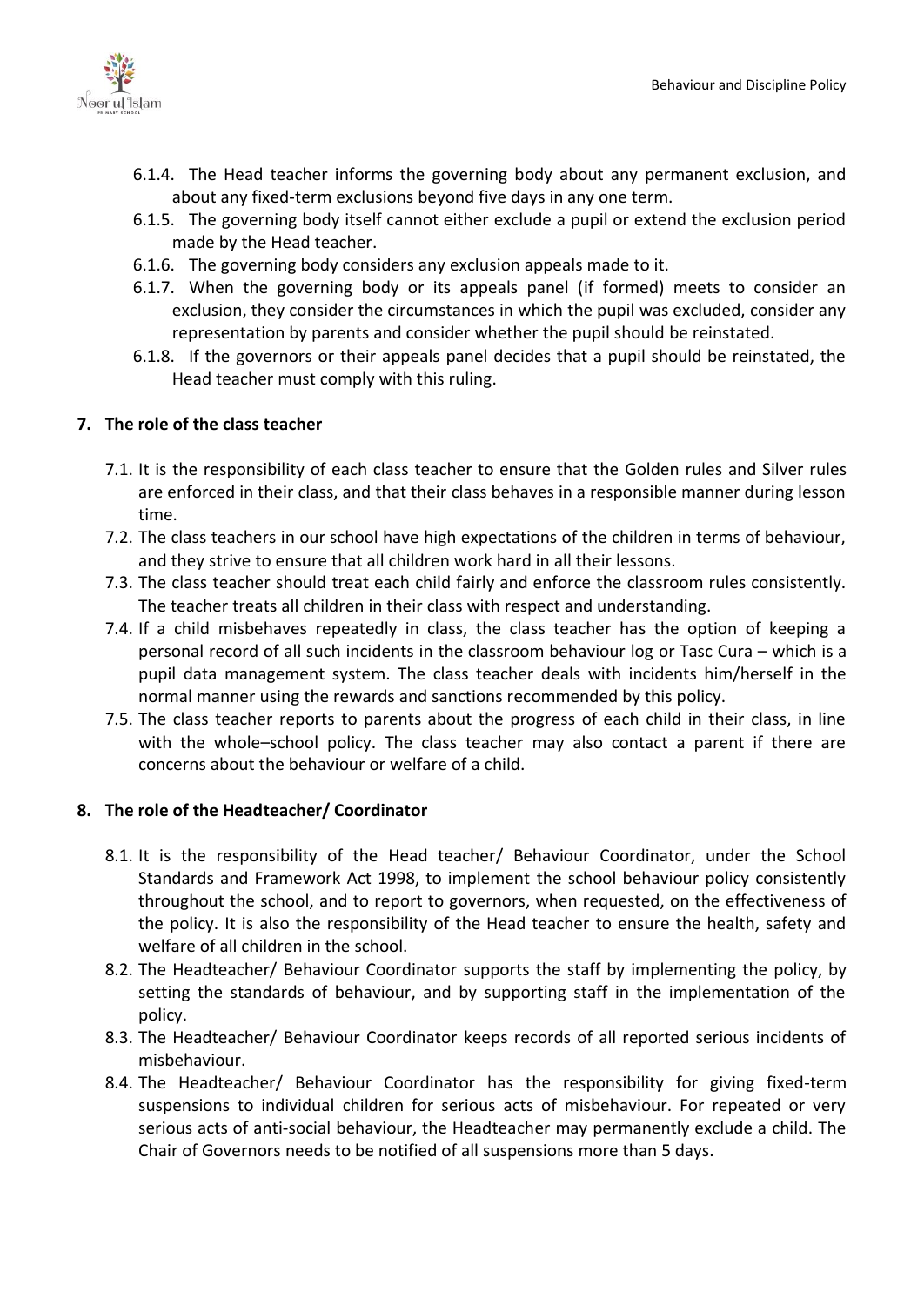

# **9. The role of parents**

- 9.1. The school works collaboratively with parents, so children receive consistent messages about how to behave at home and at school.
- 9.2. The school rules are explained in the school handbook, and parents are expected to read these and support them.
- 9.3. Parents are encouraged to support their child's learning, and to co-operate with the school, as set out in the home–school agreement. We try to build a supportive dialogue between the home and the school, and parents are informed at an appropriate time if we have concerns about their child's welfare or behaviour.
- 9.4. Where needed the Head or Deputy may offer the option of an 'Individual Behaviour Plan' (Appendix 2). This is an intervention/ support plan where the school, parents and child discuss issues regarding behaviour that is causing concerns consistently. The purpose is to encourage the child to reflect on the moral dimension of their conduct. All parties need to agree on a plan of action. The idea is to give the child a sense of personal responsibility and that change in conduct is only effective when it is self-directed.
- 9.5. If the school has to use sanctions for a child, parents are expected to support the actions of the school. If parents have any concern about the way that their child has been treated, they should initially contact the class teacher. If the concern remains, they should contact the Head.

# **10. The role of governors**

10.1. The governing body has the responsibility of setting down these general guidelines on standards of discipline and behaviour, and of reviewing their effectiveness. The governors support the Head teacher in carrying out these guidelines.

# **11. Monitoring**

- 11.1. The Head teacher monitors the effectiveness of this policy on a regular basis through termly behaviour reports produced by the behaviour co-ordinator. He also reports to the governing body on the effectiveness of the policy and, if necessary, makes recommendations for further improvements.
- 11.2. The school keeps a variety of records of incidents of misbehaviour. The class teacher and other adults retain records, both in and out of classroom, on the 'Incident Report Form' (Appendix 1) filed in the Behaviour Log Folder and/or Tasc Cura. The Head teacher, Deputy Headteacher or Anti-Bullying Officer records those incidents where a child is sent to him/her on account of bad behaviour.
- 11.3. The Headteacher/Behaviour Coordinator keeps a record of any pupil who is suspended for a fixed-term, or who is permanently excluded.
- 11.4. It is the responsibility of the governing body to monitor the rate of suspensions and exclusions, and to ensure that the school policy is administered fairly and consistently.
- 11.5. The Behaviour Co-ordinator monitors the implementation of the IBPs (Appendix 2).
- 11.6. The Behaviour Co-ordinator produces a termly summary report that includes an overview of the behaviour issues at the school and any behaviour plan. The report will also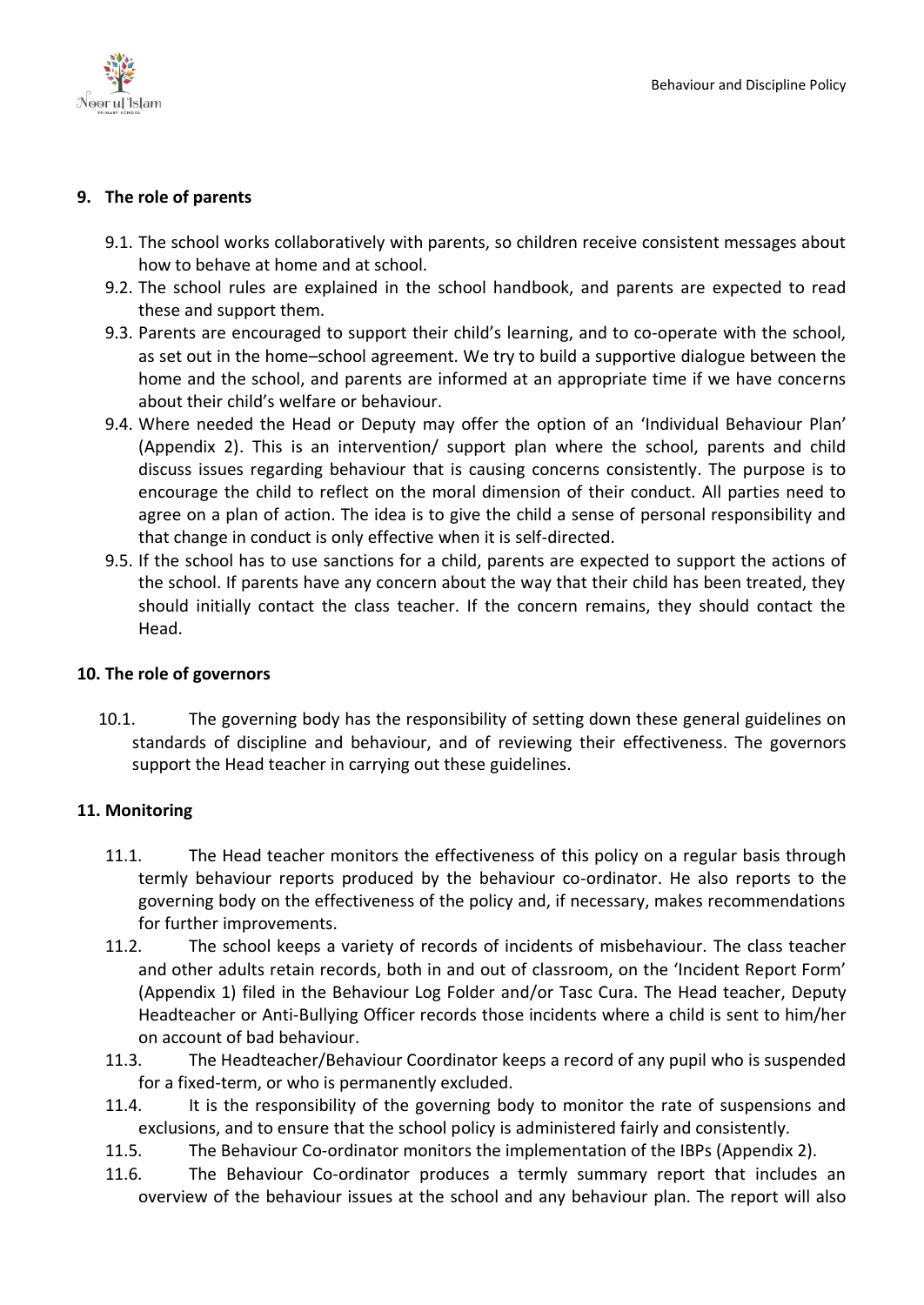

 $N<sub>o</sub>$  summarise the number of rewards given out per class with a view to ensuring rewards are used regularly and effectively.

# **12. Review**

12.1. The governing body reviews this policy every two years. The governors may, however, review the policy earlier than this, if the government introduces new regulations, or if the governing body receives recommendations on how the policy might be improved.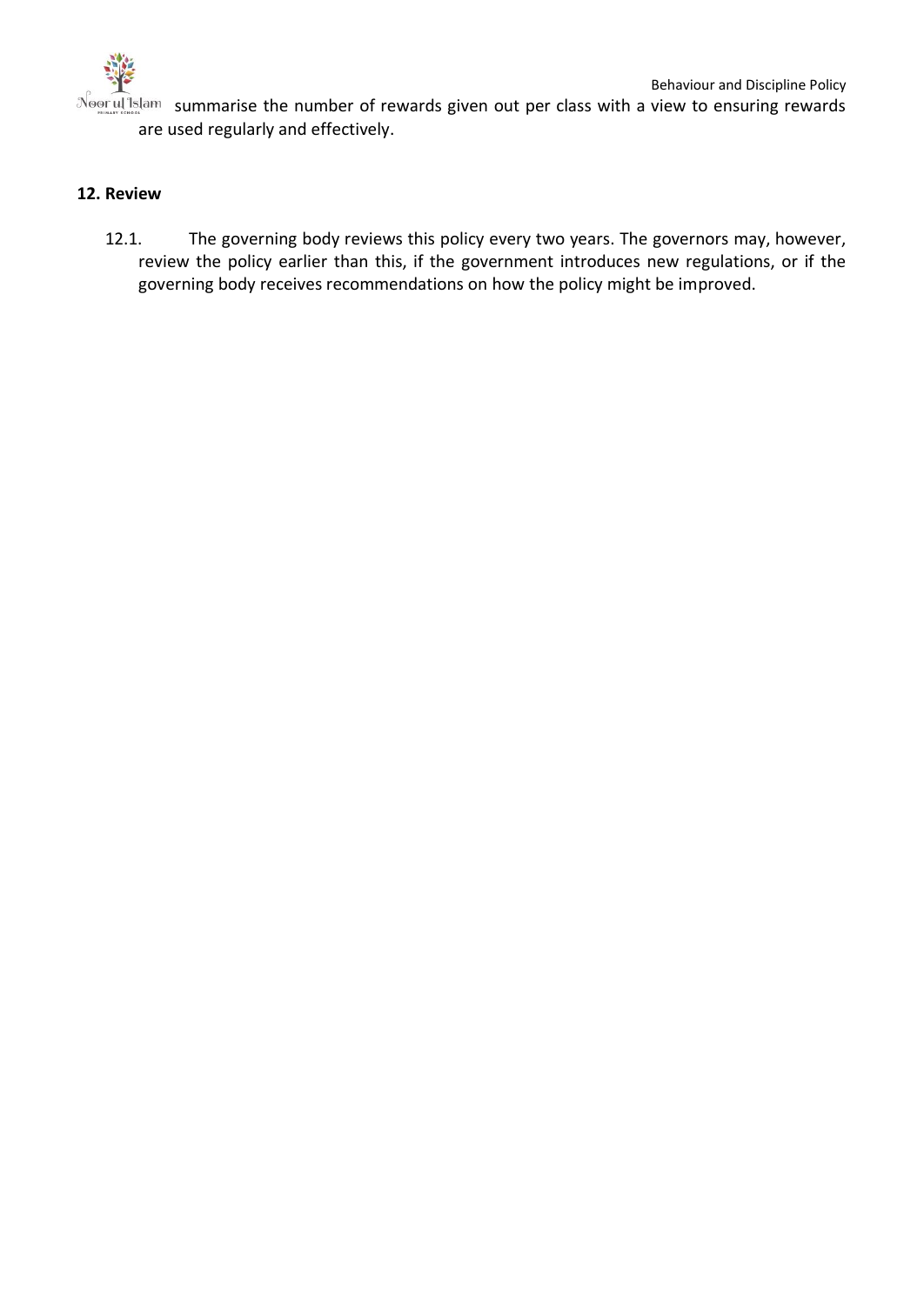# $N_{\text{per}}$   $\overline{M}$  slam APPENDIX 1 – incident record form

| Date of Incident:                                                                      |                                                        |        | Time of Incident: |  |        |
|----------------------------------------------------------------------------------------|--------------------------------------------------------|--------|-------------------|--|--------|
|                                                                                        | <b>Report completed by:</b>                            |        |                   |  |        |
| <b>Type of Incident:</b>                                                               |                                                        |        |                   |  |        |
|                                                                                        | Behaviour/Discipline                                   | $\Box$ | E-Safety          |  | $\Box$ |
|                                                                                        | Welfare                                                | $\Box$ | Health & Safety   |  | $\Box$ |
|                                                                                        | <b>Bullying</b>                                        | $\Box$ | Islamophobic      |  | $\Box$ |
|                                                                                        | Racist                                                 | $\Box$ | Other             |  | $\Box$ |
|                                                                                        | Names of people Involved (include class if applicable) |        |                   |  |        |
|                                                                                        |                                                        |        |                   |  |        |
|                                                                                        | <b>Brief summary of incident</b>                       |        |                   |  |        |
|                                                                                        |                                                        |        |                   |  |        |
| (Please continue on a separate sheet of paper if required)<br><b>Referral made to:</b> |                                                        |        |                   |  |        |
| <b>Action taken:</b>                                                                   |                                                        |        |                   |  |        |
|                                                                                        |                                                        |        |                   |  |        |
| Teacher:                                                                               |                                                        |        | Date:             |  |        |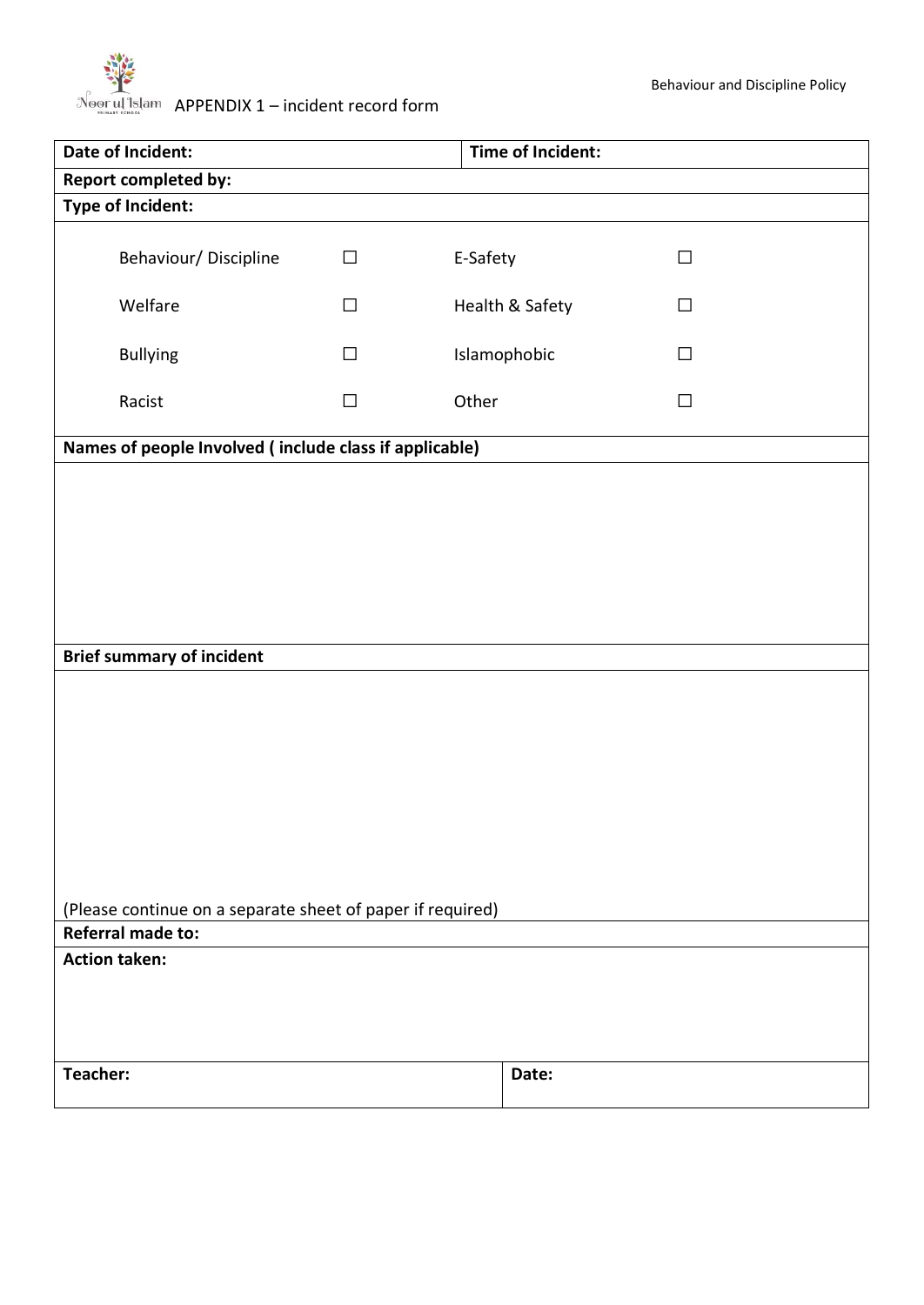| Noor ul Islam Primary School Individual Behaviour Plan            |                          |  |  |  |
|-------------------------------------------------------------------|--------------------------|--|--|--|
| Name:                                                             | <b>Year Group/Class:</b> |  |  |  |
| <b>SEN Stage (IF APPROPRIATE):</b>                                | Date of Plan:            |  |  |  |
| <b>Date of Review:</b>                                            |                          |  |  |  |
| BEHAVIOUR TARGETS (MAXIMUM OF THREE, TO BE NEGOTIATED WITH PUPIL: |                          |  |  |  |
| <b>CRITERIA FOR SUCCESS:</b>                                      |                          |  |  |  |
| <b>METHODS AND RESOURCES TO MEET TARGETS:</b>                     |                          |  |  |  |
| <b>REWARDS:</b>                                                   |                          |  |  |  |
| <b>SANCTIONS:</b>                                                 |                          |  |  |  |
| <b>Communication book guidelines:</b>                             |                          |  |  |  |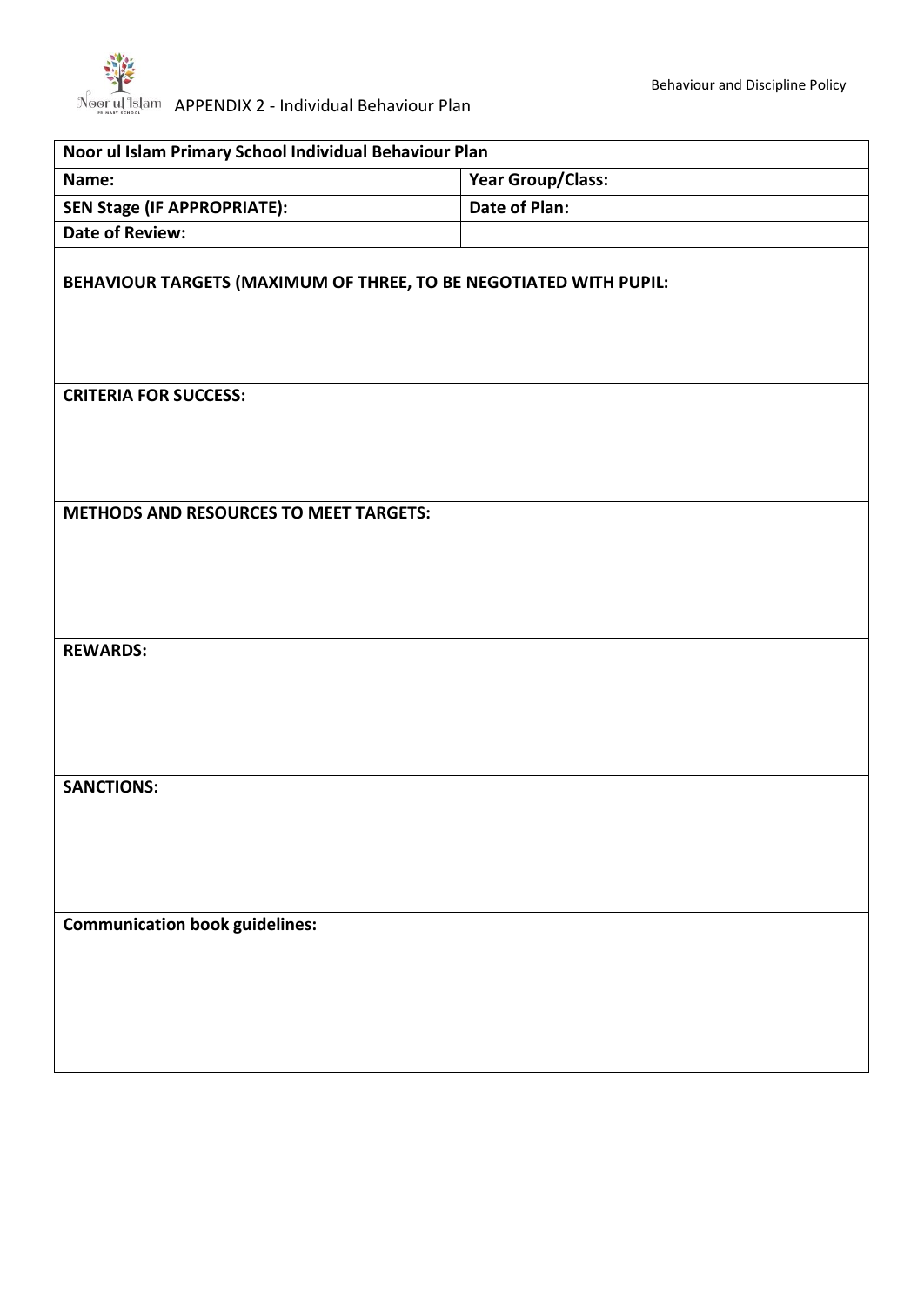

| <b>Pupil Reflection Form</b>          |  |  |
|---------------------------------------|--|--|
| <b>Full Name and Class:</b>           |  |  |
| Date incident took place:             |  |  |
| Time incident took place:             |  |  |
| Where the incident took place:        |  |  |
| Who else was involved:                |  |  |
|                                       |  |  |
| What did I do                         |  |  |
|                                       |  |  |
|                                       |  |  |
|                                       |  |  |
|                                       |  |  |
|                                       |  |  |
|                                       |  |  |
| Why I did it                          |  |  |
|                                       |  |  |
|                                       |  |  |
|                                       |  |  |
|                                       |  |  |
|                                       |  |  |
|                                       |  |  |
| Why my behaviour was not appropriate: |  |  |
|                                       |  |  |
|                                       |  |  |
|                                       |  |  |
|                                       |  |  |
| How will I make things better?        |  |  |
|                                       |  |  |
|                                       |  |  |
|                                       |  |  |
|                                       |  |  |
|                                       |  |  |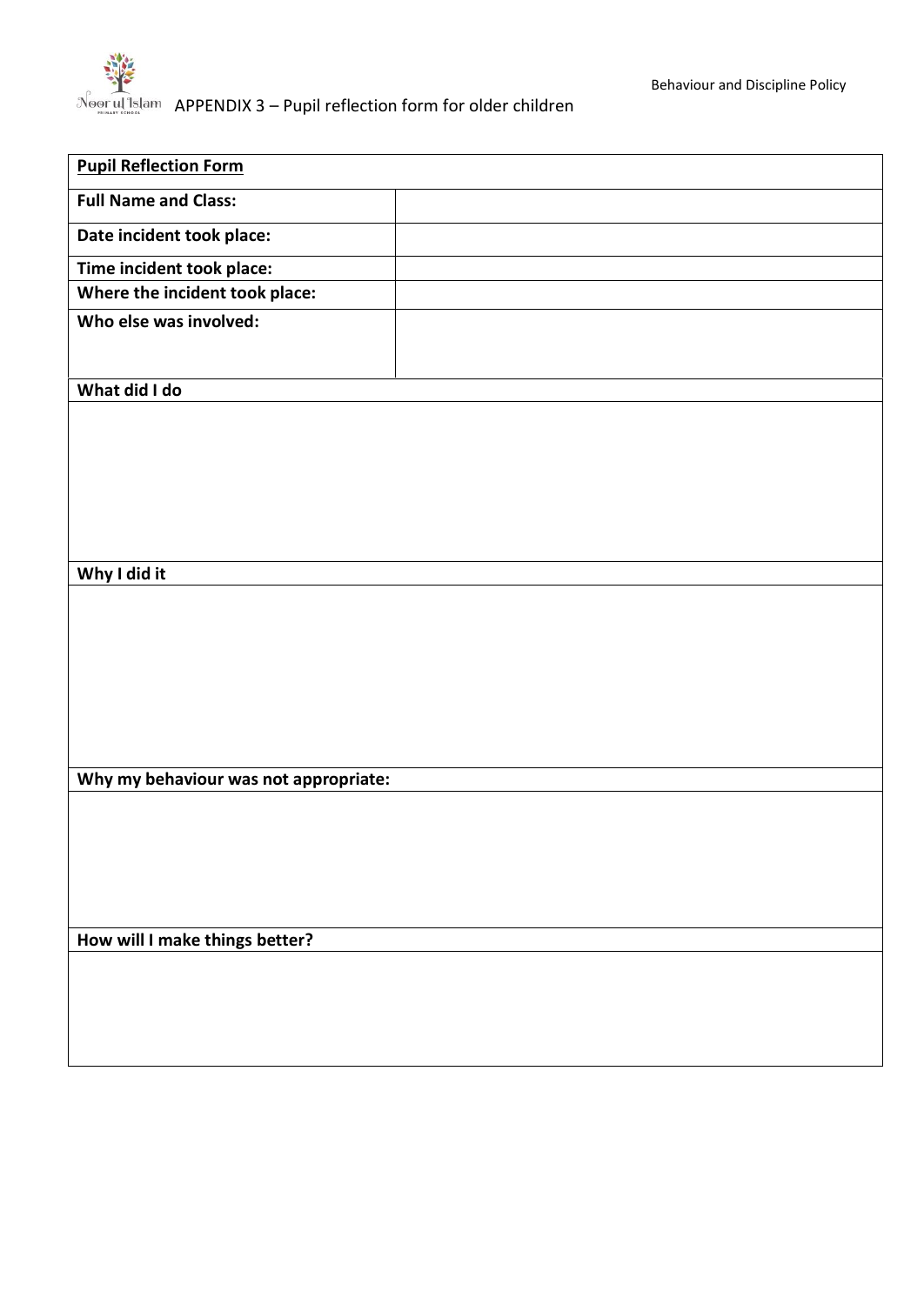

#### **Behaviour Management Flowchart**

```
Stage 1
↓
Make direct Eye Contact & Facial Expression
↓
Say child's name aloud and allow a few moments 
↓
Explain to child how to behave – citing the positively reframed behaviour à
↓ 
Repeat this up to three times if child repeats problem behaviour à
↓ 
Issue 1:1 warning – explain to child that he/she can re-deem him/herself by stopping the problem 
behaviour and adopting positive behaviour
↓
Issue a second 1:1 warning –à
↓
On third warning - sanction applied: miss half a break session of 8 mins à
↓
Stage 2 
↓
Miss full morning or afternoon break
↓
Ring parents to inform and keep child for after school detention à
↓
Loss of golden time for that week à
↓
Stage 3
↓
Reflection time, outside the Headteacher's office à
↓
Counsel Child, refer to Behaviour Co-ordinator, speak to parents à
↓
Call Parent Meeting with teachers & Behaviour Co-ordinator and/or headteacher, behaviour contract 
agreed (IBP), targets to be enforced by child, teachers & parentsà
↓
Report child's lack of improvement to Headteacher à
↓
Call Parent Meeting with Headteacher à
↓
Suspension/fixed term temporary exclusion from school (head decides after discussions with teachers and 
informs chair of board of trustees) à
↓
Expulsion
```